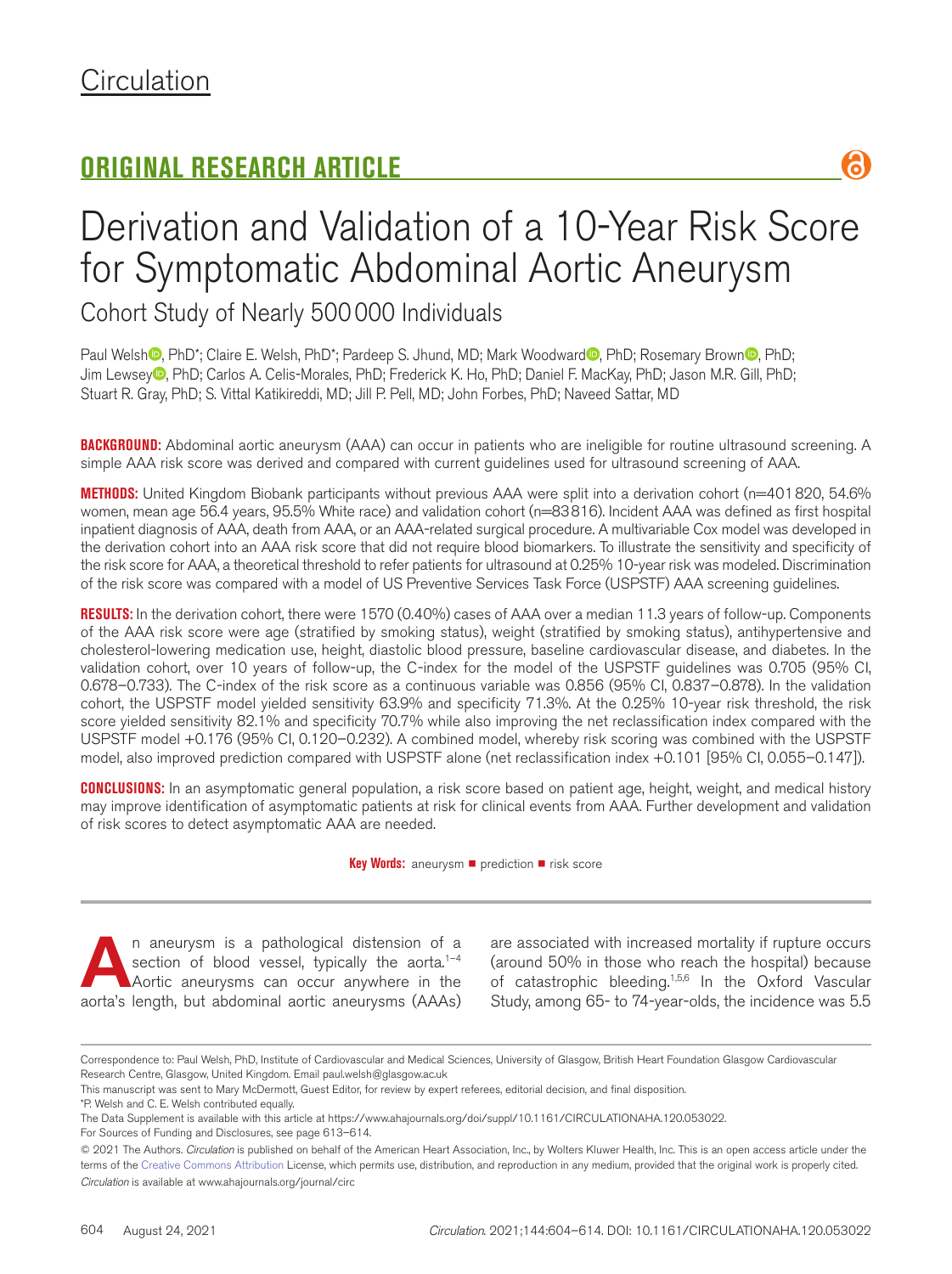# Clinical Perspective

### What Is New?

- A model based on US Preventive Services Task Force guidelines yielded sensitivity of 63.9% and specificity 71.3% in identifying patients who would potentially benefit from ultrasound on the basis of incidence of abdominal aortic aneurysm (AAA).
- In contrast, a model based on an AAA risk score, with guidance to refer for abdominal ultrasound at a threshold of 0.25% 10-year risk, yielded sensitivity 82.1% and specificity 70.7%.
- A simple 10-year AAA risk score, using routine clinical information without the need for blood tests, therefore gives excellent discrimination of those at risk of adverse outcomes from incident AAA.

# What Are the Clinical Implications?

• More work needs to be done to develop and test different approaches to refer patients for AAA ultrasound screening. These data suggest that risk score–based approaches are potentially feasible in clinical practice.

# Nonstandard Abbreviations and Acronyms

| ΔΑΔ           | Abdominal aortic aneurysm                                                                               |
|---------------|---------------------------------------------------------------------------------------------------------|
| <b>AIC</b>    | Akaike information criterion                                                                            |
| <b>ALP</b>    | Alkaline phosphatase                                                                                    |
| ALT           | Alanine aminotransferase                                                                                |
| <b>AST</b>    | Aspartate aminotransferase                                                                              |
| <b>BMI</b>    | Body mass index (BMI)                                                                                   |
| <b>CRP</b>    | C-reactive protein                                                                                      |
| <b>CVD</b>    | Cardiovascular disease                                                                                  |
| DBP           | Diastolic blood pressure                                                                                |
| GGT           | Gamma-glutamyl transferase                                                                              |
| HDL           | High density lipoprotein ()-cholesterol                                                                 |
| ICD           | International Classification of Diseases<br>and Related Health Problems                                 |
| וסו           | Interquartile interval                                                                                  |
| LDL           | Low density lipoprotein cholesterol                                                                     |
| Lp(a)         | Lipoprotein (a)                                                                                         |
| <b>NHS</b>    | National health service                                                                                 |
| <b>NICE</b>   | National Institute for Health and Excellence                                                            |
| NRI           | Net reclassification index                                                                              |
| <b>OPCS</b>   | Office of Population, Censuses and<br>Surveys: Classification of Interventions<br>and Procedures        |
| РP            | Pulse pressure                                                                                          |
| <b>SBP</b>    | Systolic blood pressure                                                                                 |
| <b>TRIPOD</b> | Transparent reporting of a multivariable<br>prediction model for individual progno-<br>sis or diagnosis |
| <b>USPSTF</b> | US Preventive Services Task Force                                                                       |

events per 10000 person-years in men and 1.1 events per 10000 person-years in women.<sup>7</sup> Death from AAA accounts for around 2% of all deaths in men aged 65 and over, and few clinical symptoms are noted in AAA that subsequently rupture.

In the United Kingdom, a routine screening program invites men in the year of their 65th birthday for abdominal ultrasonography, and more recent updates suggest women of age 70 years and over be screened if they have risk factors such as ever smoking, or if they have cardiovascular disease, chronic obstructive pulmonary disease, peripheral arterial disease, hyperlipidemia, hypertension, or a family history of AAA.<sup>8,9</sup> If an AAA of >5.5 cm diameter is detected, the patient is rapidly referred for surgical intervention, with slower referral for smaller-sized AAA. In 2019, the US Preventive Services Task Force (USPSTF) recommended screening for AAA in men aged 65 to 75 years who have ever smoked. The USPSTF recommends against routine screening in women who have never smoked and have no family history of AAA and states that evidence is insufficient to recommend for or against AAA screening in women with either history of smoking or family history of AAA.10,11 Although not all international recommendations agree on a precise screening strategy, others are broadly similar.<sup>12</sup> Screening for AAA in women has not been demonstrated to be clinically effective.<sup>13</sup> In considering balancing the risks and benefits of screening, ultrasonography itself has high sensitivity (94%–100%) and specificity (98%–100%) for the detection of AAA, although risk and benefits of surgical intervention for smaller aneurysms must be carefully considered.8,11 Although age-based screening thresholds in women may not be cost-effective,<sup>14</sup> a more refined risk score based on systematic routine clinical data may help improve clinical care.

This study aimed to use a large, well-phenotyped United Kingdom database to develop, and internally validate, an AAA risk score using simple clinical data. It was hypothesized that such a risk score could more precisely discriminate those at risk of adverse outcomes from AAA than current approaches.

# METHODS

# Data Source and Cohort Selection

The data used in this study are available via UK Biobank (https://www.ukbiobank.ac.uk/), subject to necessary approvals. UK Biobank is a large population-based cohort study of 502488 participants ranging in age from 37 to 73 years, recruited between 2006 and 2010.15,16 All participants underwent an assessment at 1 of 22 centers across England, Scotland, and Wales, where touch-screen questionnaires recorded health and lifestyle information, and a wide range of biological measurements were taken.

Participants were excluded if they self-reported history of aortic aneurysm, aortic dissection, or cerebral aneurysm (n=447), or if participants had a hospital diagnosis of vascular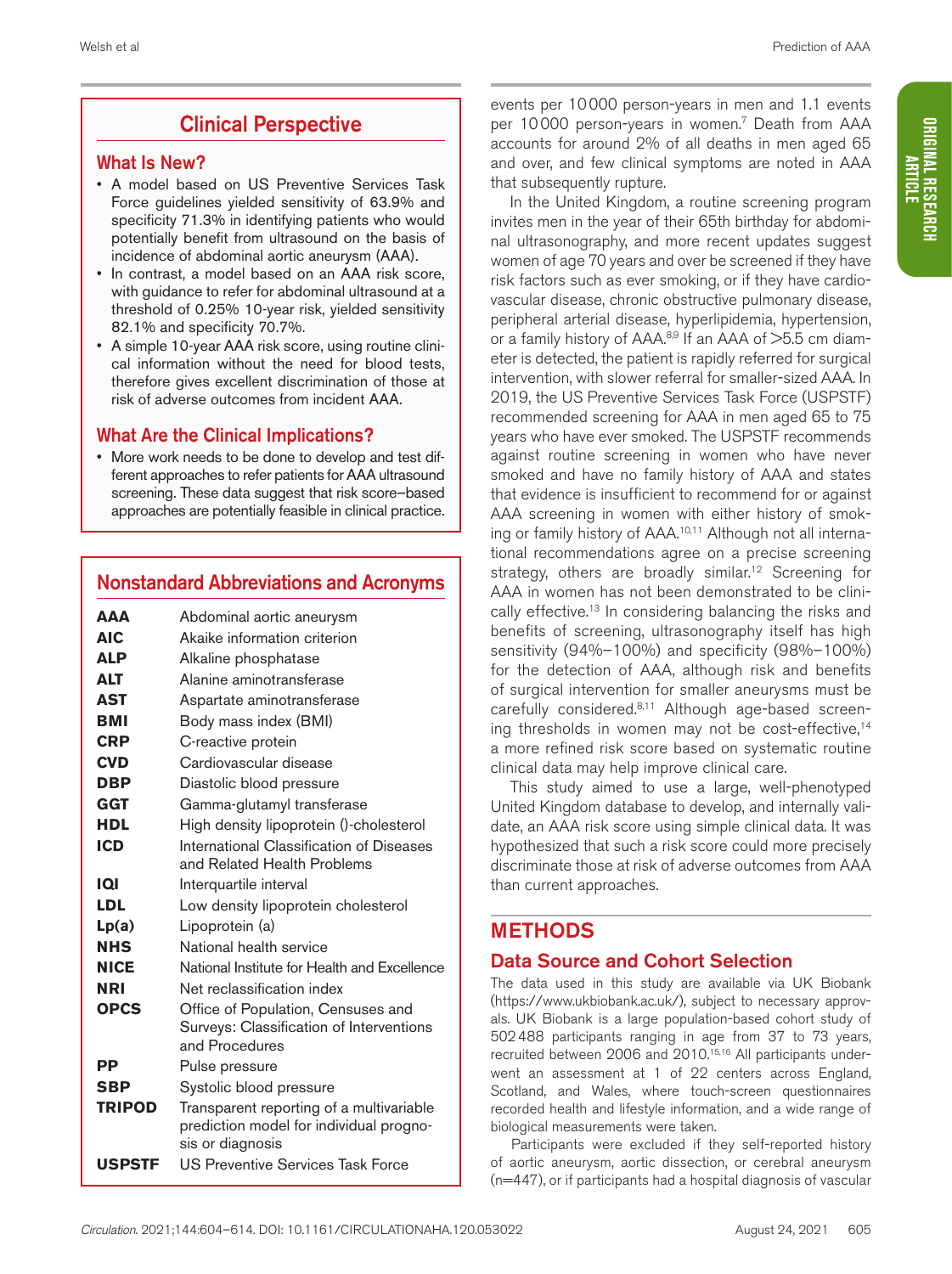Implementation of the United Kingdom National Health Service (NHS) screening policy for AAA in men aged 65 or over was complete in most parts of the United Kingdom by late 2009.17 In this analysis, the data were divided into 2 sets, the derivation and validation sets (ie, a holdout set). The derivation group was those participants who attended their baseline assessment on or before December 31, 2009 (n=401820). Those whose baseline assessment was on or after January 1, 2010 (n=83816) were used as a nonrandom holdout internal validation cohort. The nonrandom design of the validation holdout cohort serves 2 purposes. First, it provides an estimate of whether the risk score performs similarly once the new screening approach was implemented. Second, a nonrandom split may be preferable as it reduces the similarity of the 2 sets of participants, thereby strengthening the intended validation.18

UK Biobank received ethical approval from the North West Multi-Center Research Ethics Committee (REC reference: 11/ NW/03820). All participants gave written informed consent before enrollment, in accordance with the principles of the Declaration of Helsinki. This project was performed under UK Biobank project approval No. 42475.

### Outcome

The NHS in the United Kingdom generates routine data on admissions that includes details of all inpatient admissions at all NHS hospitals, and these hospital records were linked by anonymized numeric participant identification number to UK Biobank participants.19,20 All clinical data in the hospital inpatient data were coded according to the World Health Organization's *ICD-10* codes. All operations and procedures were coded according to the Office of Population, Censuses and Surveys: Classification of Interventions and Procedures codes (OPCS-4). Dates and causes of death were obtained from death certificates held by the NHS Information Center for participants from England and Wales and the NHS Central Register Scotland for participants from Scotland.

The outcome of interest was first hospital inpatient diagnosis of AAA or death from AAA (both based on *ICD-10* codes I71.3 or I71.4), or an AAA-related surgical procedure (Expanded Methods in the Data Supplement). The definition of AAA-related inpatient diagnosis was therefore based on diagnostic codes for AAA but did not relate to specific diagnostic criteria (such as aneurysm size). As a sensitivity analysis to test performance of the model in discriminating the most serious incident AAA cases, a composite outcome was derived for death from AAA (*ICD-10* codes I71.3 or I71.4) or an AAA-related surgical procedure only. In deriving survival models for each participant, the start of the period at risk was the date of assessment, and the period at risk ended at the first qualifying AAA event, or end of follow-up (June 30, 2020, in England; February 29, 2016, in Wales; October 31, 2017, in Scotland), whichever came first. For the 10-year risk score, follow-up was curtailed to a maximum of 10 years for each participant.

### Characteristics Associated With AAA Events

Characteristics considered for a simple AAA risk score (ie, a score that does not involve the use of blood biomarkers, and involves variables routinely collected in clinical data) were age, sex, systolic blood pressure, diastolic blood pressure, pulse pressure, smoking status, alcohol use, height, weight, body mass index, baseline cardiovascular disease (CVD; hospitalization with diagnoses including *ICD-10* codes I20–I25 and I60–I69 occurring before the date of assessment), family history of CVD (self-report of heart disease or stroke in a mother, father, or sibling), baseline diabetes (self-reported type 1 or type 2 diabetes, and those who reported using insulin), chronic kidney disease, atrial fibrillation, rheumatoid arthritis (self-reported), use of blood pressure–lowering medication (self-reported), and cholesterol-lowering medications (self-reported). Rheumatoid arthritis was included in the list of potential characteristics associated with AAA because it is a systemic inflammatory condition that may confer increased risk of AAA.21 A further AAA risk score, including the same clinical variables as well as blood-based biomarkers, was developed. Potential biomarkers tested for inclusion were white blood cell count, platelet count, low-density lipoprotein cholesterol, high-density lipoprotein cholesterol, triglycerides, lipoprotein(a) (Lp[a]), liver function tests (aspartate aminotransferase, alanine aminotransferase, alkaline phosphatase, and γ-glutamyl transferase), glucose, cystatin-C, C-reactive protein, and vitamin D. Blood collection sampling procedures for the UK Biobank study have been previously described and validated.<sup>22</sup> Blood tests were performed at a dedicated central laboratory, using rigorous quality control and external performance monitoring. Further details of these measurements and assay performances can be found in the UK Biobank online showcase and protocol.<sup>22</sup>

Systolic and diastolic blood pressure were measured in each participant, following a standardized protocol. The average of 2 measurements was used, preferentially using an automated reading where available. Pulse pressure was calculated as systolic blood pressure minus diastolic blood pressure. Weight was measured using a Tanita BC418MA body composition analyzer, and body mass index was calculated as weight (kg)/height (m).2 Smoking status was categorized as never, former, or current smoker. Postcode of residence was used to determine the Townsend socioeconomic deprivation index at recruitment.<sup>23</sup> Participants were asked, "What is your ethnic group?" and we defined responses to this as race/ethnicity using categories of White, Black, South Asian, or other.

For comparison with the AAA risk score, models of current clinical practices for screening for AAA with ultrasonography were as follows:

- 1. A model of current USPSTF guidelines (conduct abdominal ultrasound screening in men and women who have ever smoked, and men who have cardiovascular disease, at age  $65-75$  years)<sup>11</sup>
- 2. A model of current UK National Institute for Health and Excellence guidelines (conduct abdominal ultrasound screening in all men at age 66 years, and in women at age 70 years if they have ever smoked, or if they have cardiovascular disease, chronic obstructive pulmonary disease, peripheral arterial disease, hyperlipidemia, or hypertension).8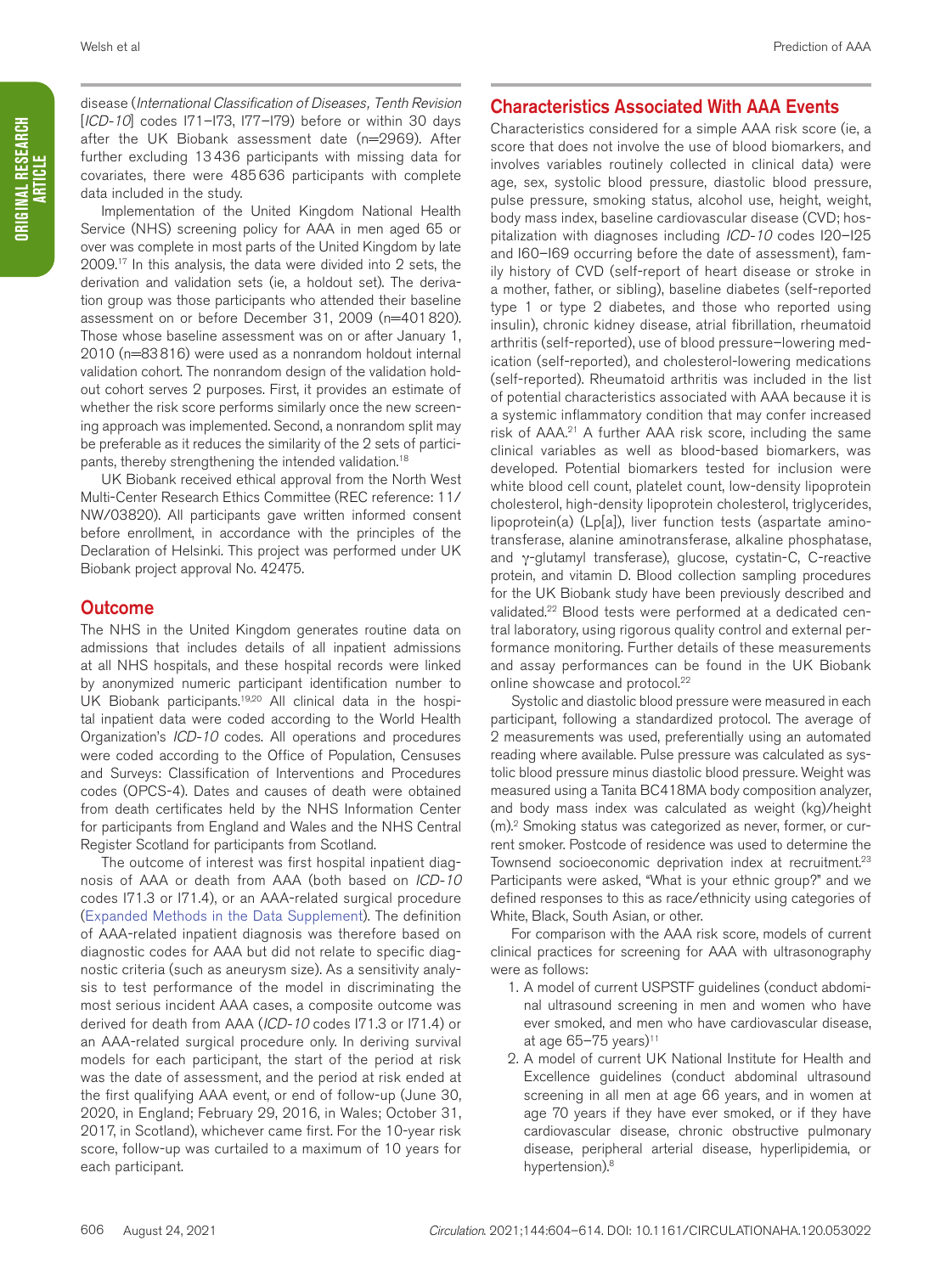3. A hypothetical model whereby all men are screened at age 65 years, and all women are screened at age 70 years. This model is intended to act a comparative clinical approach where sensitivity is prioritized over specificity for an age-based approach to referral for ultrasound.

Details of the definitions underpinning these models are given in the Expanded Methods in the Data Supplement.

### Statistical Analyses

Continuous variables are presented as mean and SD if approximately symmetrically distributed, and median and interquartile interval (IQI) if skewed. Categorical variables were presented as counts and percentages. Each variable was tested for association with incident AAA, separately in derivation and validation cohorts, using an unpaired *t* test, the Wilcoxon rank-sum test, or a  $\chi^2$  test as appropriate.

A forward model building process was implemented for the "AAA risk score" in the derivation cohort, starting with a model including age, sex, and baseline CVD and comparing models for improvement in Akaike information criterion (>10 U difference) on addition of new variables.<sup>24</sup> Where there was evidence of potential collinearity (such as with pulse pressure and systolic blood pressure), the variable that fit the model better was preferentially used. Continuous variables were first tested for linearity of the association with AAA using restricted cubic splines, log transforming the marker if required. If the association was not linear, the variable was categorized based on turning or inflection points (this was only the case for diastolic blood pressure, where a binary model split at 90 mmHg was implemented). Once all variables had been tested and the variables for inclusion finalized, all potential pairwise multiplicative interactions between retained variables were tested for additional inclusion, again on the basis of improving the Akaike information criterion by >10 U. An additional AAA risk score that included clinical variables and blood biomarkers ("AAA risk score with blood biomarkers") was an extension of the simple AAA risk score, and tested model fit on addition of blood biomarkers, in the same manner. The proportional hazard assumption was tested by visual inspection of Schöenfeld residuals. The final Cox models were then run separately in the validation cohort. The predictive ability of the Cox models, over 10 years of follow-up, was tested by Harrell's C-index separately in both derivation and validation cohorts, using 2000 bootstraps. These metrics were compared with the C-index from Cox models of current clinical practice (which were time-varying models).

A 10-year AAA risk score was then derived from the Cox models, using the derivation cohort. Predicted 10-year risk was derived for each participant, using appropriate centering for each continuous variable (median age 58 years, weight 76 kg, height 168 cm). The calibration of the risk score was evaluated separately in the validation and derivation cohort, over 10 years, using the stcoxgrp command, as previously described.<sup>25</sup> A range of binary thresholds (chosen pragmatically based on observed data) were considered as potential "high-risk" thresholds to refer for ultrasound screening (specifically, thresholds at 0.25% 10-year risk, 0.3% 10-year risk, and 0.5% 10-year risk). Using these thresholds, a range of sensitivities, specificities, positive predictive values, and negative predictive values were obtained. The 0.25% threshold was selected as the primary threshold, based on maximizing the sum of observed sensitivity

and specificity. The performance of these risk score thresholds was compared with "current clinical practice" models described in Characteristics Associated With AAA Events. We also modeled a "combined approach" whereby all participants in the cohort would be given an AAA risk score at baseline (referring those at 0.30% 10-year risk for ultrasound), and also in parallel referring all participants for ultrasound according to the above model of USPSTF guidelines. Binary net reclassification index (NRI) was also assessed in comparing the performance of specific risk score thresholds to the performance of current clinical practice.

We followed recommendations for Transparent reporting of a multivariable prediction model for individual prognosis or diagnosis (TRIPOD) reporting guidelines for development and validation.26 All analyses were performed in STATA (version 15.1) or in R (version 4.0.3) for C-index and NRI analyses.

# RESULTS

### Derivation Cohort

In the derivation cohort of 401820 participants (54.6% women, mean age 56.4 years, 95.5% White, 1.3% Black, 2.0% South Asian, 1.3% other race) at baseline, 17.5% of women and 20.0% of men were >65 years old, and 0.4% of women and 0.5% of men were  $>70$  years old. Over a median of 11.3 (IQI 10.7, 11.9) years of follow-up, 62.1% of women and 62.8% of men attained an age of at least 65 years, and 43.3% of women and 44.6% of men attained an age of at least 70 years.

There were 1570 (0.4%) incident cases of AAA over the follow-up. Of 279 events in women, 107 (38.4%) occurred before the age of 70 years, and of 1291 events in men, 199 (15.4%) occurred before the age of 65 years (Figure 1). The mean age at which an AAA event occurred was 70.8 years (SD 5.7 years) in women and 70.4 years (SD 5.5 years) in men.

The incidence of AAA was 3.6 (95% CI, 3.4–3.7) per 10000 person-years, 1.1 (95% CI, 1.0–1.3) per 10000 person-years in women, and 6.5 (95% CI, 6.1–6.8) in men per 10000 person-years. In participants aged <65 years at baseline, the incidence was 0.7 (95% CI, 0.6– 0.8) per 10000 person-years in women and 4.0 (95% CI, 3.7–4.3) per 10000 person-years in men. In participants aged 65 years or older at baseline, the incidence was 3.4 (95% CI, 2.9–4.0) per 10000 person-years in women and 16.9 (95% CI, 15.7–18.3) in men per 10000 person-years.

Participants diagnosed with AAA over the follow-up were approximately 7 years older on average at baseline, had a higher proportion of men, had a higher Townsend socioeconomic deprivation index, were taller, and had a more adverse general health profile including a higher proportion of people who smoked, higher blood pressure measurements (despite being more likely to take blood pressure medication), a higher weight and body mass index, a higher proportion of people with diabetes, and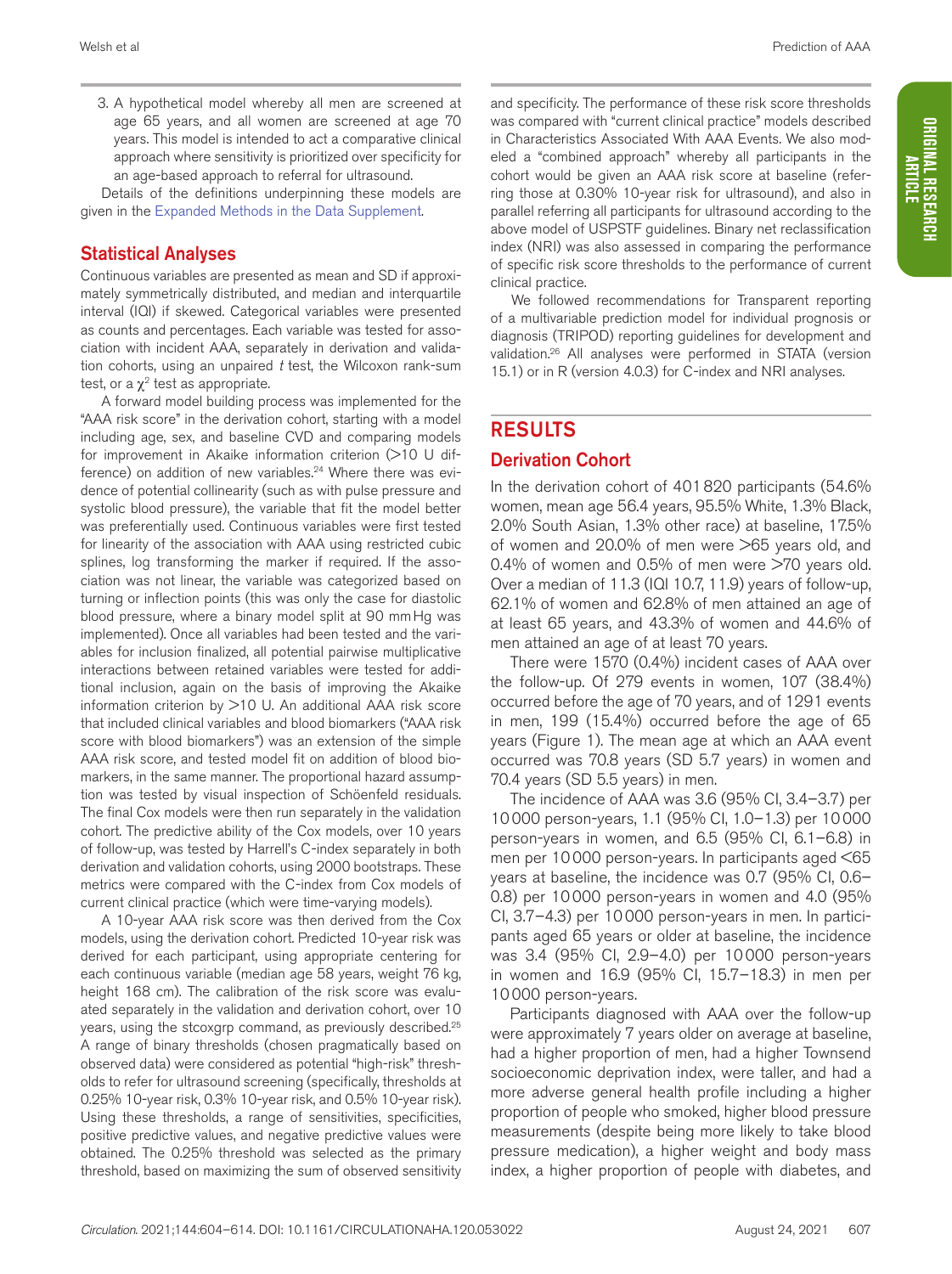

**Figure 1. Proportion (%) of incident abdominal aortic aneurysm (AAA) events by sex and by age at which event occurred, in 1291 men and 279 women within the derivation cohort.**

a higher proportion of people on cholesterol-lowering medication (Table 1).

### Derivation, Calibration, and Discrimination of the Clinical AAA Risk Score, and Comparison With Current Clinical Practice

Factors associated with AAA included male sex, taller height, a diastolic blood pressure >90 mm Hg, and baseline CVD, whereas baseline diabetes was associated with lower risk of AAA (Table 2). There were also interactions among other risk factors, which were allowed for in the model (Table 2). Specifically, older age was a risk factor, an association that was stronger in current smokers. Heavier weight was a risk factor, an association that was stronger in nonsmokers. Use of blood pressure medication and use of cholesterol-lowering medication were risk factors individually, as well as an interaction between them when taking both (Table 2). The clinical AAA risk score was derived from these risk factors (Expanded Methods in the Data Supplement).

Over 10 years of follow-up, current clinical practice under the USPSTF guideline model yielded a C-index of 0.738 (95% CI, 0.726–0.751) and had sensitivity of 69.2% and specificity 71.6% in referring participants for abdominal ultrasound before AAA in the derivation cohort (Table 3). The National Institute for Health and Excellence guideline model yielded a C-index of 0.738 (95% CI, 0.725–0.750) and had sensitivity of 72.5% and specificity 63.4% in the derivation cohort (Table 3). The hypothetical strategy to refer all men at age 65 years and all women at age 70 years for ultrasound yielded a

C-index of 0.737 (95% CI, 0.726–0.749) and had sensitivity of 78.3% and specificity of 54.8% in the derivation cohort (Table 3).

The median 10-year predicted risk using the AAA risk score was 0.10% (IQI 0.04%, 0.29%) in participants who did not experience AAA during follow-up. The median 10-year predicted risk was 1.13% (IQI 0.40%, 2.37%) in those who experienced AAA during follow-up. The C-index of the AAA risk score was 0.879 (95% CI, 0.870–0.888), and model calibration based on a "high-risk" threshold at 0.25% 10-year risk was good (Figure 2). A binary 0.25% 10-year risk threshold for the AAA risk score had sensitivity 84.1% and specificity 72.1% (Table 3). Choosing a higher risk score threshold (at 0.30% 10-year risk) reduced sensitivity (79.7%) while improving specificity (75.8%), whereas a still higher risk score threshold (at 0.50% 10-year risk) further reduced sensitivity (70.2%) while improving specificity (84.4%; Table 3). A combination approach, encompassing a baseline risk score (referring those at 0.3% 10-year risk) as well as referring participants when they met USP-STF guideline criteria, had sensitivity 85.1%, whereas specificity was 63.2% (Table 3).

The overall categorical NRI was improved under all AAA risk score threshold models compared with the USPSTF guideline model (Table 4). Compared with the USPSTF model, the risk score at any of the 3 thresholds improved the overall NRI. Specifically, the AAA risk score threshold at 0.25% 10-year risk improved both the case NRI +0.149, and the noncase NRI +0.005 (Table 4).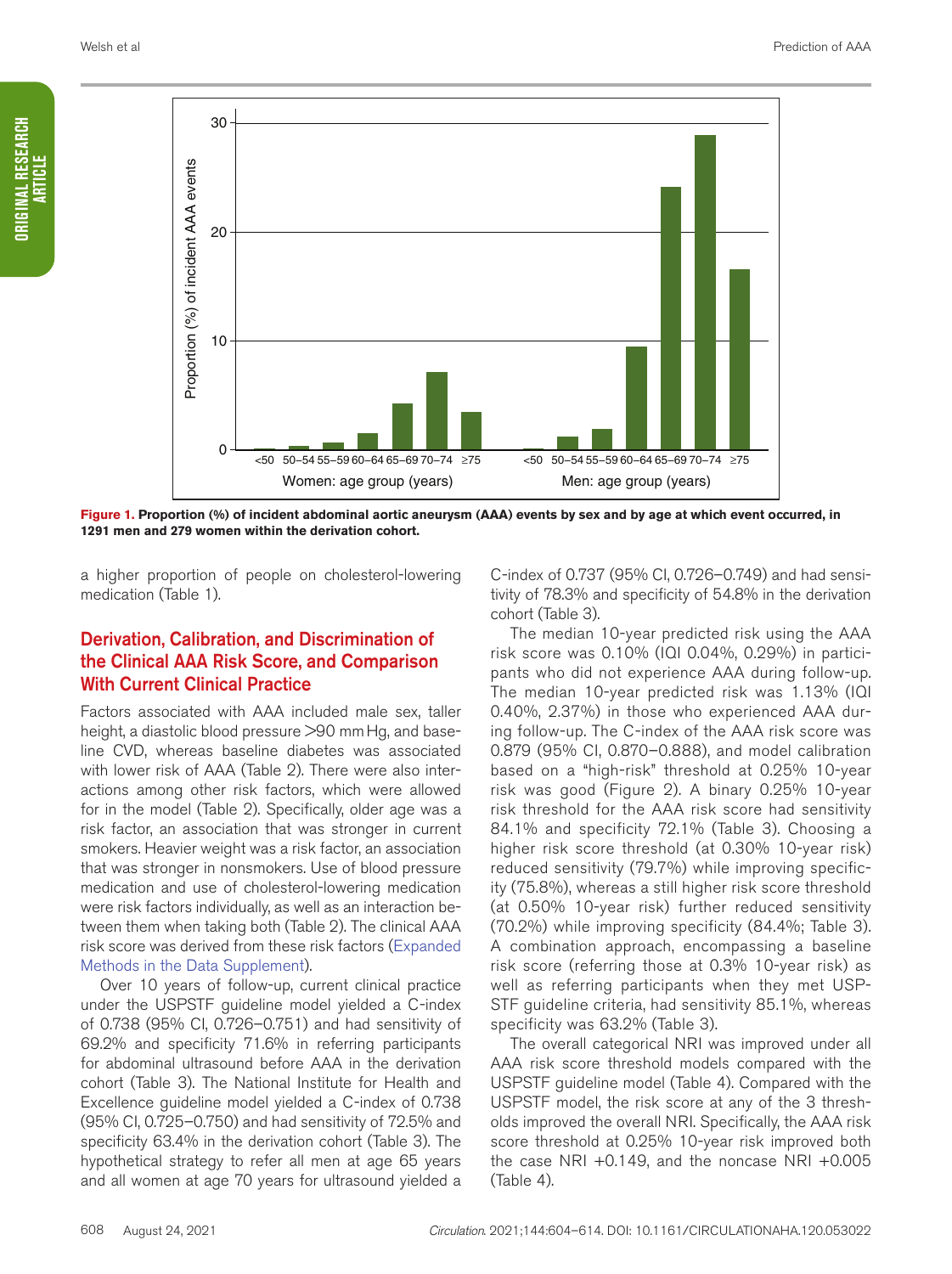|                                     | <b>Derivation cohort</b> |                    | <b>Validation cohort</b> |                  |               |  |
|-------------------------------------|--------------------------|--------------------|--------------------------|------------------|---------------|--|
| Variable                            | <b>Units</b>             | No AAA (n=400 250) | AAA (n=1570)             | No AAA (n=83533) | AAA (n=283)   |  |
| Age at recruitment                  | Years                    | 56.4(8.1)          | 63.4(5.1)                | 56.8(8.1)        | 63.2(4.9)     |  |
| Sex                                 | Male                     | 181041 (45.2%)     | 1291 (82.2%)             | 37846 (45.3%)    | 237 (83.7%)   |  |
| Race/ethnicity                      | White                    | 382121 (95.5%)     | 1549 (98.7%)             | 75805 (90.7%)    | 273 (96.5%)   |  |
|                                     | <b>Black</b>             | 5016 (1.3%)        | $8(0.5\%)$               | 2675 (3.2%)      | $4(1.4\%)$    |  |
|                                     | South Asian              | 7866 (2.0%)        | 10 (0.6%)                | 3073 (3.7%)      | $2(0.7\%)$    |  |
|                                     | Other or mixed race      | 5247 (1.3%)        | $3(0.2\%)$               | 1980 (2.4%)      | $4(1.4\%)$    |  |
| Townsend deprivation index          | Score units              | $-1.39(3.10)$      | $-1.11(3.15)$            | $-1.03(2.97)$    | $-1.02(2.90)$ |  |
| Smoking status                      | Never                    | 220582 (55.1%)     | 327 (20.8%)              | 46804 (56.0%)    | 72 (25.4%)    |  |
|                                     | Former                   | 137548 (34.4%)     | 766 (48.8%)              | 28 686 (34.3%)   | 144 (50.9%)   |  |
|                                     | Current                  | 42120 (10.5%)      | 477 (30.4%)              | 8043 (9.6%)      | 67 (23.7%)    |  |
| <b>BMI</b>                          | kq/m <sup>2</sup>        | 27.4(4.8)          | 28.50(4.5)               | 27.4(4.8)        | 28.8(4.4)     |  |
| Standing height                     | cm                       | 168.4 (9.3)        | 173.1 (8.3)              | 168.6 (9.3)      | 173.6 (8.4)   |  |
| Weight                              | kg                       | 77.9 (15.8)        | 85.6 (16.2)              | 78.2 (16.0)      | 87.1 (16.3)   |  |
| <b>SBP</b>                          | mm Hg                    | 137.9 (18.7)       | 144.2 (19.4)             | 137.5 (18.5)     | 142.6 (16.6)  |  |
| <b>DBP</b>                          | mm Hq                    | 82.3 (10.2)        | 84.5 (11.2)              | 82.0 (10.05)     | 83.2 (10.0)   |  |
| <b>PP</b>                           | mm Hq                    | 55.6 (13.7)        | 59.8 (14.3)              | 55.5 (13.6)      | 59.4 (13.6)   |  |
| <b>Baseline CVD</b>                 | Yes                      | 15200 (3.8%)       | 273 (17.4%)              | 3500 (4.2%)      | 58 (20.5%)    |  |
| Family history of CVD               | Yes                      | 226478 (56.6%)     | 966 (61.5%)              | 46113 (55.2%)    | 171 (60.4%)   |  |
| Type 1 or type 2 diabetes           | Yes                      | 20032 (5.0%)       | 144 (9.2%)               | 4665 (5.6%)      | 23 (8.1%)     |  |
| Chronic kidney disease stage 3-5    | Yes                      | 645 (0.2%)         | $4(0.3\%)$               | 115 (0.1%)       | $0(0.0\%)$    |  |
| Atrial fibrillation or flutter      | Yes                      | 2710 (0.7%)        | 27 (1.7%)                | 567 (0.7%)       | $4(1.4\%)$    |  |
| Rheumatoid arthritis                | Yes                      | 4466 (1.1%)        | 30 (1.9%)                | 816 (1.0%)       | $3(1.1\%)$    |  |
| Antihypertensive medication use     | Yes                      | 80490 (20.1%)      | 726 (46.2%)              | 17 247 (20.6%)   | 126 (44.5%)   |  |
| Cholesterol-lowering medication use | Yes                      | 61 666 (15.4%)     | 693 (44.1%)              | 14 202 (17.0%)   | 116 (41.0%)   |  |

**Table 1. Baseline Characteristics of 401820 UK Biobank Participants in the Derivation Cohort, and 83816 Participants in the Validation Cohort, by Incident AAA Status (Using Variables Included in the AAA Risk Score)**

Townsend deprivation index is a postcode-based measure of socioeconomic deprivation, with higher scores indicating greater socioeconomic deprivation.<sup>23</sup> Numbers are mean (SD) or n (%). In the derivation cohort, all variables significantly differ at *P*<0.001, apart from chronic kidney disease (*P*=0.36) and rheumatoid arthritis (*P*=0.003). In the validation cohort, all variables significantly differ at *P*<0.001, apart from race (*P*=0.008), DBP (*P*=0.049), Townsend deprivation index (*P*=0.98), family history of CVD (*P*=0.078), diabetes (*P*=0.063), chronic kidney disease (*P*=0.53), atrial fibrillation (*P*=0.13), and rheumatoid arthritis (*P*=0.89). AAA indicates abdominal aortic aneurysm; BMI, body mass index; CVD, cardiovascular disease; DBP, diastolic blood pressure; PP, pulse pressure; and SBP, systolic blood pressure.

# Validation of the AAA Risk Score and Comparison With Current Clinical Practice

The validation cohort (83 816 participants, 54.6% women, mean age 56.8 years, 90.8% White, 3.2% Black, 3.7% South Asian, 2.4% other race) had different distributions of demographics and covariates than the derivation cohort. Specifically, the validation cohort was slightly older and more likely to be non-White race; participants were slightly taller, weighed slightly more, and were more likely to have baseline CVD and diabetes than the derivation cohort (Table 1, Table I in the Data Supplement).

In the validation cohort there were 283 (0.34%) cases of AAA over a median of 10.2 years of follow-up (IQI, 10.1–10.3). The incidence of AAA in the validation cohort was 3.4 (95% CI, 3.0–3.8) per 10000 personyears (similar to the derivation cohort).

Over 10 years of follow-up, current clinical practice under the USPSTF guideline model yielded a C-index of 0.705 (95% CI, 0.678–0.733) and had sensitivity of 63.9% and specificity 71.3% in the validation cohort (Table 3). The National Institute for Health and Excellence guideline model yielded a C-index of 0.719 (95% CI, 0.692–0.745) and had sensitivity of 71.4% and specificity 61.4% in the validation cohort (Table 3). The hypothetical strategy to refer all men at age 65 years and all women at age 70 years for ultrasound yielded a C-index of 0.724 (95% CI, 0.701–0.747) and had sensitivity of 78.6% and specificity 52.5% in the validation cohort (Table 3).

The median 10-year predicted risk was 0.11% (IQI 0.04, 0.31) in participants who did not experience AAA during follow-up in the validation cohort. The median 10-year predicted risk was 0.94% (IQI 0.36, 1.92) in participants who experienced AAA during follow-up. Over 10 years, the C-index of the risk prediction model was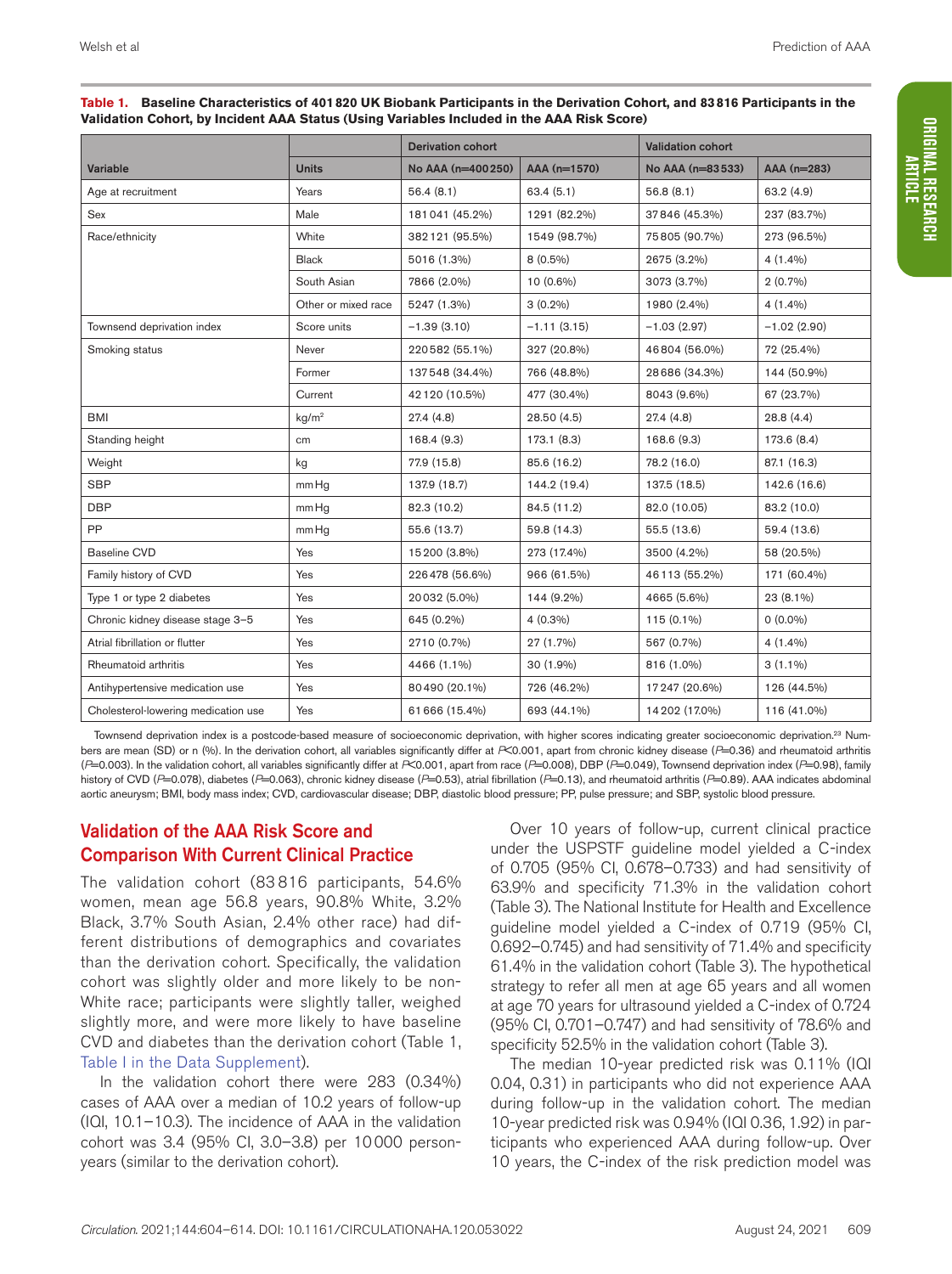**Table 2. Cox Proportional Hazard Model of Risk Predictors for AAA, Using Variables Included in the AAA Risk Score, in 401820 Participants in the Derivation Cohort**

| Variable                                     | <b>HR</b> | 95% CI          |
|----------------------------------------------|-----------|-----------------|
| Age in nonsmokers (per year increase)        | 1.130     | $1.116 - 1.143$ |
| Age in former smokers (per year increase)    | 1.147     | 1.134-1.160     |
| Age in current smokers (per year increase)   | 1.191     | 1.177-1.205     |
| Weight in nonsmokers (per kg increase)       | 1.013     | 1.006-1.019     |
| Weight in former smokers (per kg increase)   | 1.012     | 1.007-1.016     |
| Weight in current smokers (per kg increase)  | 0.998     | $0.992 - 1.004$ |
| No BP or cholesterol-lowering medication use | Ref       | Ref             |
| BP-lowering medication use alone             | 1.712     | 1.473-1.988     |
| Cholesterol-lowering medication use alone    | 1.993     | 1.696-2.341     |
| Cholesterol-lowering and BP medication use   | 2.180     | 1.897-2.506     |
| Height (per cm increase)                     | 1.021     | 1.012-1.029     |
| Sex (female)                                 | Ref       | Ref             |
| Sex (male)                                   | 2.685     | $2.271 - 3.175$ |
| $DBP \left( \leq 90 \text{ mm Hg} \right)$   | Ref       | Ref             |
| DBP ( $\geq 90$ mm Hg)                       | 1.526     | 1.369-1.701     |
| Baseline CVD (no)                            | Ref       | Ref             |
| Baseline CVD (yes)                           | 1.802     | 1.560-2.082     |
| Baseline diabetes (no)                       | Ref       | Ref             |
| Baseline diabetes (yes)                      | 0.755     | $0.630 - 0.904$ |

AAA indicates abdominal aortic aneurysm; BP, blood pressure; CVD, cardiovascular disease; DBP, diastolic blood pressure; HR, hazard ratio; and Ref, referent group for categorical variables.

0.856 (95% CI, 0.837–0.878) in the validation cohort; therefore, discrimination from the risk score was slightly lower than in the derivation cohort. Calibration of the risk score was also good in the validation cohort (Figure 2). In the validation cohort, a threshold at 0.25% 10-year risk had sensitivity 82.1% and specificity 70.7%. Higherrisk score thresholds lowered sensitivity but increased specificity (Table 3).

The categorical NRI was improved under the AAA risk score model compared with the USPSTF guideline model in the validation cohort (Table 4). Specifically, the AAA risk score threshold at 0.25% 10-year risk improved both the case NRI +0.182, but not the noncase NRI –0.006 (Table 4).

### Sensitivity Analysis of the AAA Risk Score

The AAA risk score was applied to composite outcome of death from AAA or an AAA-related surgical procedure only, to test discrimination of the most severe incident AAA cases (Table II in the Data Supplement). The AAA risk score thresholds maintained similar sensitivity and specificity to those observed for the primary AAA outcome. The PPV was lower under all strategies (ie, the risk score models and current clinical practice models) because of the lower incidence of cases.

# Derivation and Validation of the AAA Risk Score Including Clinical Variables and Blood **Biomarkers**

In the AAA risk score including blood biomarkers (N=309077 participants, n=1237 AAA events in the derivation cohort; N=65591 participants, n=236 AAA events in the validation cohort; Tables III and IV in the Data Supplement), diabetes was no longer included in the predictive model, but higher C-reactive protein, higher low-density lipoprotein cholesterol, lower high-density lipoprotein cholesterol, higher Lp(a), higher cystatin-C, lower alanine aminotransferase, and lower platelet count were all associated with increased risk of AAA (Table V in the Data Supplement). Model discrimination was good (Figure I in the Data Supplement), with a C-index in the derivation cohort of 0.889 (95% CI, 0.881–0.899) and a C-index in the validation cohort of 0.849 (95% CI, 0.826–0.877). This suggests the AAA risk score including blood biomarkers yielded similar discrimination to the simple AAA risk score in the validation cohort (Tables VI and VII in the Data Supplement).

# **DISCUSSION**

This study developed and validated a simple AAA risk score, based on data available in routine primary care, for estimating 10-year risk of AAA associated with adverse outcomes in men and women. Using a model in which "high-risk" was defined as a risk of at least 0.25% over 10 years, a risk score–based approach to refer patients for abdominal ultrasound may detect asymptomatic AAA with improved sensitivity and specificity, compared with the existing clinical approaches based on age and sex. This supports the notion that, with availability of simple clinical information plus measures of weight, height, and blood pressure, a simple computer-based algorithm may be able to efficiently recommend referral for abdominal ultrasound using a range of risk factors.

The rates of AAA reported here are in broad agreement with other literature from similar cohorts. For example, in the Oxford Vascular Study, among men and women aged 65 to 74 years, the AAA incidence was 3.2 events per 10000 person-years.<sup>7</sup> In UK Biobank, it was 3.6 events per 10000 person-years. These data are therefore likely identifying similar events to previous work. In addition, the basic risk factors identified in UK Biobank are entirely consistent with existing literature in that AAA is associated with older age, male sex, high blood pressure, smoking, baseline CVD disease, and height.<sup>1,27</sup> In particular, a separate meta-analysis also reported nonlinear association of diastolic blood pressure with AAA.28 Associations of incident AAA with an adverse lipid profile,<sup>1</sup> poor renal function,<sup>29</sup> and inflammation<sup>30</sup> have also been reported. The finding of a continuous association of Lp(a) with AAA is consistent with previous meta-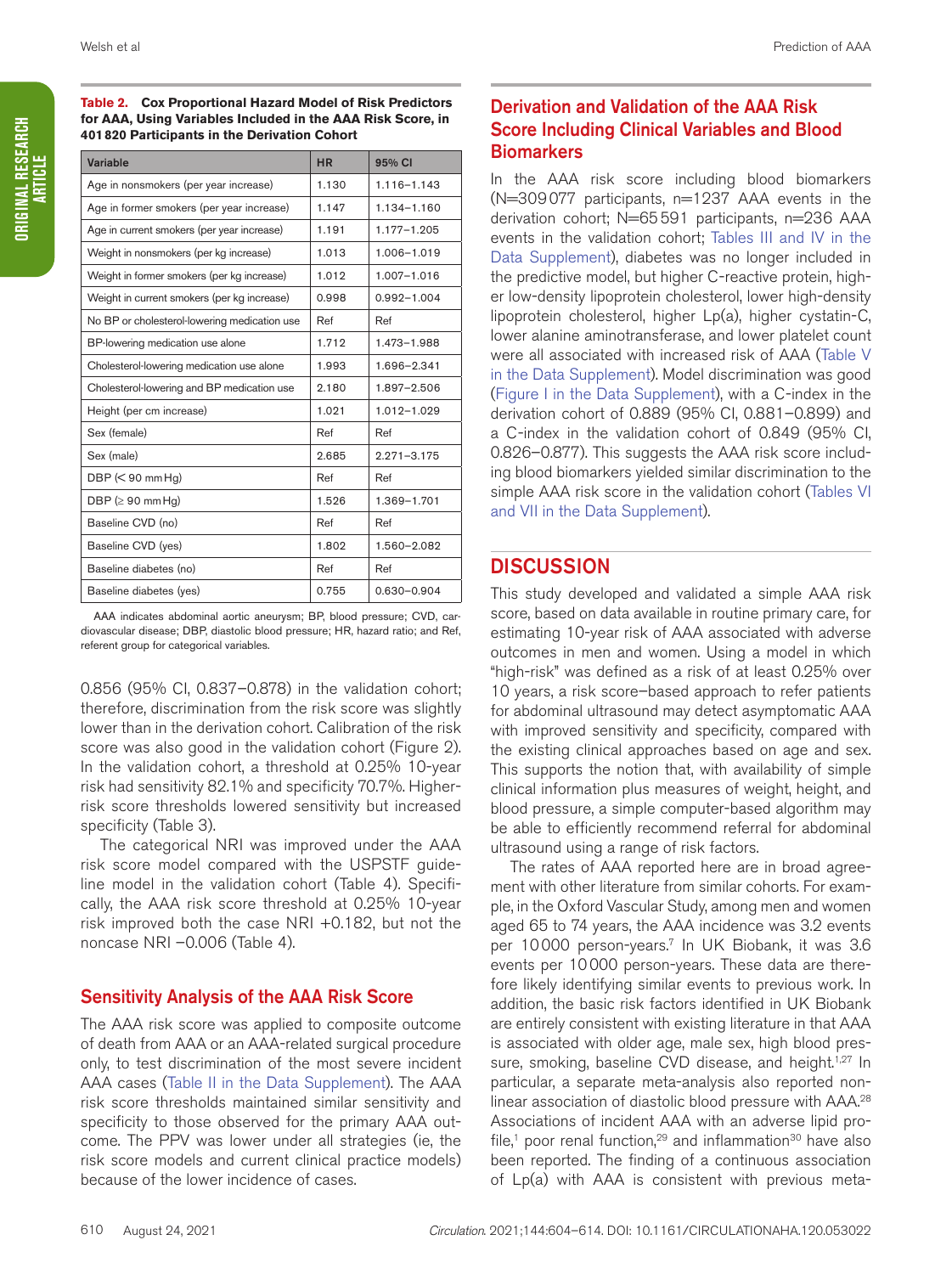| <b>Model</b>                                                         | <b>Strategy</b>                                                                                                           | <b>Sensitivity</b><br>(95% CI) | <b>Specificity</b><br>(95% CI) | <b>PPV</b><br>(95% CI)       | <b>NPV</b><br>(95% CI)       |
|----------------------------------------------------------------------|---------------------------------------------------------------------------------------------------------------------------|--------------------------------|--------------------------------|------------------------------|------------------------------|
|                                                                      | Derivation cohort (N at risk=401 820, n AAA cases over 10 yr=1241)                                                        |                                |                                |                              |                              |
| <b>USPSTF</b>                                                        | Ultrasound men and women who have ever<br>smoked at age 65-75 y*<br>Ultrasound men at age 65-75 y if they have<br>$CVD^*$ | 69.2%<br>$(66.6\% - 71.8\%)$   | 71.6%<br>$(71.5\% - 71.8\%)$   | 0.75%<br>$(0.70\% - 0.80\%)$ | 99.9%<br>$(99.9\% - 99.9\%)$ |
| <b>NICE</b>                                                          | Ultrasound all men at age 66 y*<br>Ultrasound women at age 70 y if they have spe-<br>cific risk factors*t                 | 72.5%<br>$(69.9\% - 75.0\%)$   | 63.4%<br>$(63.3\% - 63.6\%)$   | 0.61%<br>$(0.57\% - 0.65\%)$ | 99.9%<br>$(99.9\% - 99.9\%)$ |
| Hypothetical strategy                                                | Ultrasound all men at age 65 y and all women at<br>age 70 y                                                               | 78.3%<br>$(75.9\% - 80.6\%)$   | 54.8%<br>$(54.6\% - 54.9\%)$   | 0.53%<br>$(0.50\% - 0.57\%)$ | 99.9%<br>$(99.9\% - 99.9\%)$ |
| Risk score                                                           | Ultrasound at ≥0.5% 10-y risk at baseline                                                                                 | 70.2%<br>$(67.6\% - 72.7\%)$   | 84.4%<br>$(84.3\% - 84.5\%)$   | 1.38%<br>$(1.29\% - 1.47\%)$ | 99.9%<br>$(99.9\% - 99.9\%)$ |
| Risk score                                                           | Ultrasound at ≥0.3% 10-y risk at baseline                                                                                 | 79.7%<br>$(77.3\% - 81.9\%)$   | 75.8%<br>$(75.7\% - 75.9\%)$   | 1.01%<br>$(0.95\% - 1.07\%)$ | 99.9%<br>$(99.9\% - 99.9\%)$ |
| Risk score                                                           | Ultrasound at ≥0.25% 10-y risk at baseline                                                                                | 84.1%<br>$(82.0\% - 86.1\%)$   | 72.1%<br>$(72.0\% - 72.3\%)$   | 0.93%<br>$(0.87\% - 0.98\%)$ | 99.9%<br>$(99.9\% - 99.9\%)$ |
| Combination of guide-<br>lines and risk score                        | Ultrasound at $\geq$ 0.3% 10-y risk at baseline, or<br>when USPSTF conditions met                                         | 85.1%<br>$(83.0\% - 87.0\%)$   | 63.2%<br>$(63.1\% - 63.4\%)$   | 0.71%<br>$(0.67\% - 0.76\%)$ | 99.9%<br>$(99.9\% - 99.9\%)$ |
| Validation cohort (N at risk = 83 816, n AAA cases over 10 yr = 280) |                                                                                                                           |                                |                                |                              |                              |
| <b>USPSTF</b>                                                        | Ultrasound men and women who have ever<br>smoked at age 65-75 y*<br>Ultrasound men at age 65-75 y if they have CVD        | 63.9%<br>$(58.0\% - 69.6\%)$   | 71.3%<br>$(71.0\% - 71.6\%)$   | 0.74%<br>$(0.64\% - 0.86\%)$ | 99.8%<br>$(99.8\% - 99.9\%)$ |
| <b>NICE</b>                                                          | Ultrasound all men at age 66 y*<br>Ultrasound women at age 70 y if they have spe-<br>cific risk factors*t                 | 71.4%<br>$(65.8\% - 76.6\%)$   | 61.4%<br>$(61.0\% - 61.7\%)$   | 0.62%<br>$(0.53\% - 0.71\%)$ | 99.8%<br>$(99.8\% - 99.9\%)$ |
| Hypothetical strategy                                                | Ultrasound all men at age 65 y and all women at<br>age 70 y                                                               | 78.6%<br>$(73.3\% - 83.2\%)$   | 52.5%<br>$(52.2\% - 52.8\%)$   | 0.55%<br>$(0.48\% - 0.63\%)$ | 99.9%<br>$(99.8\% - 99.9\%)$ |
| Risk score                                                           | Ultrasound at ≥0.5% 10-y risk at baseline                                                                                 | 68.6%<br>$(62.8\% - 74.0\%)$   | 83.2%<br>$(82.9\% - 83.4\%)$   | 1.35%<br>$(1.16\% - 1.55\%)$ | 99.9%<br>$(99.8\% - 99.9\%)$ |
| Risk score                                                           | Ultrasound at ≥0.3% 10-y risk at baseline                                                                                 | 78.2%<br>$(72.9\% - 82.9\%)$   | 74.3%<br>$(74.0\% - 74.6\%)$   | 1.01%<br>$(0.88\% - 1.15\%)$ | 99.9%<br>$(99.9\% - 99.9\%)$ |
| Risk score                                                           | Ultrasound at ≥0.25% 10-y risk at baseline                                                                                | 82.1%<br>$(77.1\% - 86.4\%)$   | 70.7%<br>$(70.3\% - 71.0\%)$   | 0.93%<br>$(0.81\% - 1.06\%)$ | 99.9%<br>$(99.9\% - 99.9\%)$ |
| Combination of guide-<br>lines and risk score                        | Ultrasound at ≥0.3% 10-y risk at baseline, or<br>when USPSTF conditions met                                               | 83.2%<br>$(78.3\% - 87.4\%)$   | 62.1%<br>$(61.8\% - 62.4\%)$   | 0.73%<br>$(0.64\% - 0.83\%)$ | 99.9%<br>$(99.9\% - 99.9\%)$ |

#### **Table 3. Sensitivity, Specificity, Positive Predictive Value, and Negative Predictive Value of the Current Clinical Practice Models Compared With the AAA Risk Score at Selected Risk Thresholds**

AAA indicates abdominal aortic aneurysm; NICE, National Institute for Health and Care Excellence; NPV, negative predictive value; PPV, positive predictive value; and USPSTF, United States Preventive Services Task Force.

\*Under the model, participants screened at minimum qualifying age. In those over the minimum specified qualifying age at baseline, participants are screened at baseline (assuming any other qualifying conditions are also met).

†Risk factors specified in the Expanded Methods in the Data Supplement.

analysis of small studies showing that that Lp(a) may be associated with AAA.<sup>31</sup> Recent phase 2 trial data show that the drug AKCEA-APO(a)-LRx (also called TQJ230) reduces Lp(a) substantially, with 80% to 90% reductions in patients with established CVD and high Lp(a) levels, and phase 3 trials are underway for CVD prevention.<sup>32</sup>

This study further extends existing data by demonstrating that simple and widely available measures can help guide screening, by abdominal ultrasound, to those that need it most. The information used in this risk score can be easily and inexpensively ascertained by primary care physicians, the patient's medical history, blood pressure measurement, and other outline primary care data. The option to include routine blood tests in the risk score algorithm may also be of interest, but even a simple risk score based on routine clinical data without the need for blood tests may help guide decision-making. The analysis investigating a dual approach, where risk scoring is conducted as well as age-based referral, suggests improved sensitivity of the referral approach, while only having a moderate impact on specificity. As such, the thresholds reported here present several options to maximize either sensitivity or specificity depending on the specific health care setting.

There are time pressures on primary care physicians, and the burden of risk scoring for various conditions is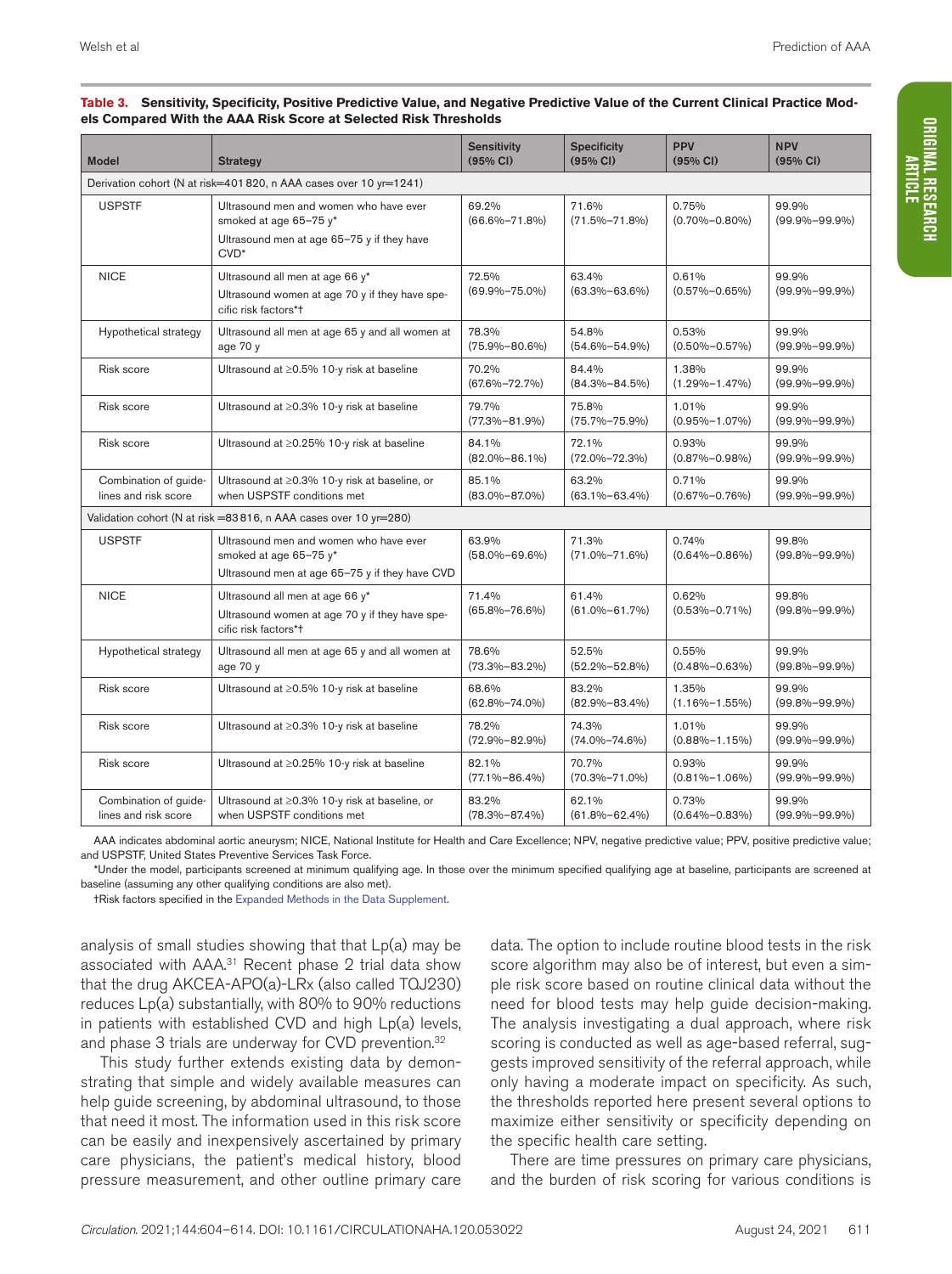

**Figure 2. Abdominal aortic aneurysm risk score calibration in the derivation and validation cohort across 10 years of follow-up.** Curves are predicted survival experience by the risk score, and data points are observed survival with 95% CI. Green curve represents the low-risk group (those at <0.25% 10-year risk: N=289081 participants, n=197 events in the derivation cohort; N=59073 participants, n=50 events in the validation cohort) and red curve the high-risk group (those at ≥0.25% 10-year risk: 112739 participants, n=1044 events in the derivation cohort; N=24743 participants, n=230 events in the validation cohort).

considerable.<sup>33</sup> Use of automated software to guide risk scoring and treatment decisions in primary care, with minimal manual input, can be considered where possible. The extra effort required to improve referral practices should be viewed in the context of health care resources saved performing unnecessary ultrasounds.

The strengths of this study include the use of a large, well-phenotyped population, and the use of a composite outcome based on multiple data sources, thereby maximizing the sensitivity of detection. Internal nonrandom validation of the final model was carried out to ensure that it performed well in the cohort assessed after 2009,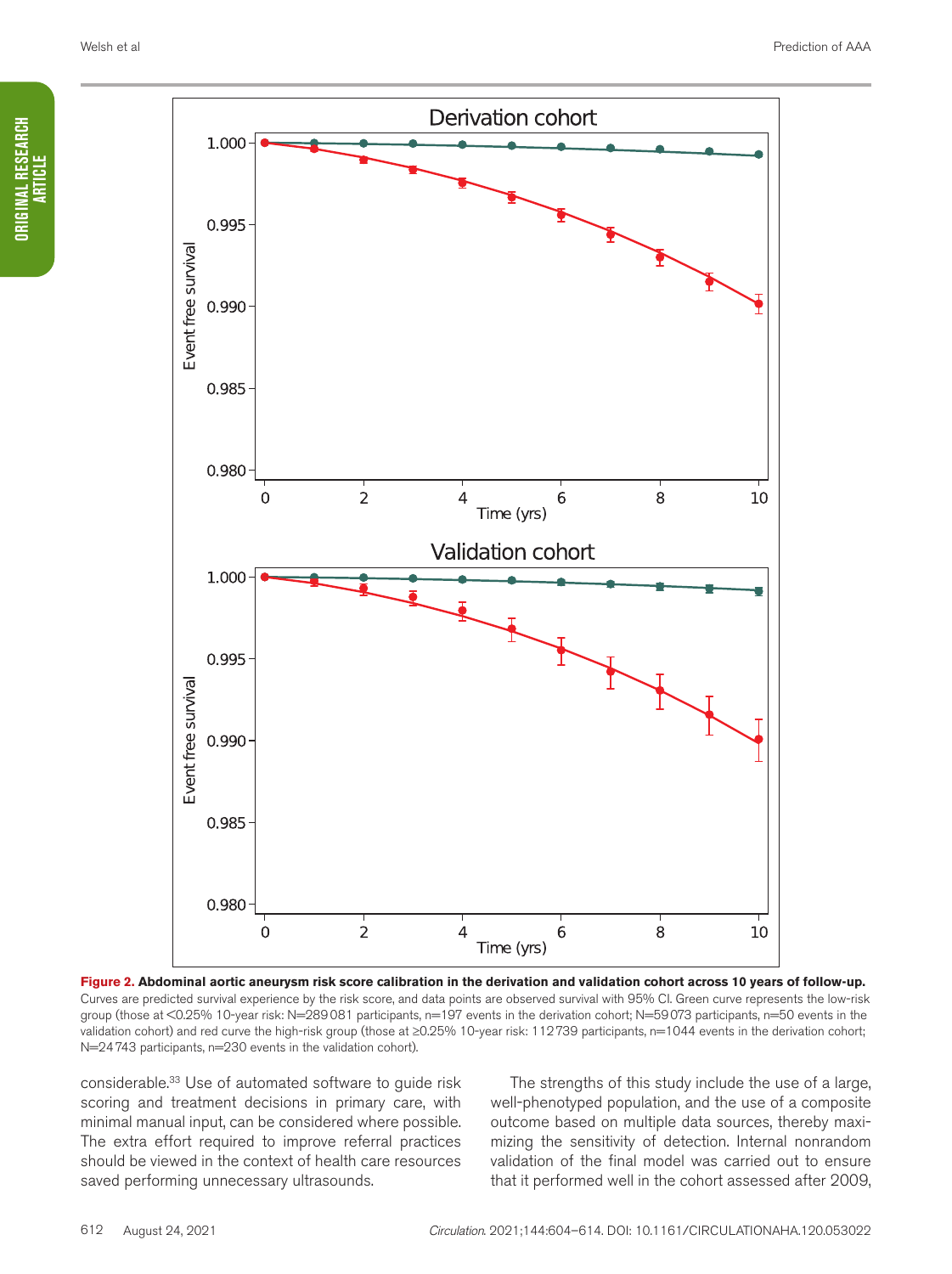**Table 4. Categorical NRI (Improvement in Decisions to Refer for Ultrasound: Correct Referral for AAA Cases, or Correct Nonreferral for AAA Noncases) Using the AAA Risk Score, at Selected Risk Thresholds, Compared With the USPSTF Model of Current Clinical Practice Only**

| <b>Model</b>                                                          | <b>Strategy</b>                                                                  | AAA case NRI (95% CI)   | <b>AAA noncase NRI</b><br>(95% CI) | Overall NRI (95% CI)   |  |
|-----------------------------------------------------------------------|----------------------------------------------------------------------------------|-------------------------|------------------------------------|------------------------|--|
| Derivation cohort (N at risk=401820, n of AAA cases over 10 yr =1241) |                                                                                  |                         |                                    |                        |  |
| Risk score                                                            | Ultrasound at $\geq$ 0.5% 10-year risk                                           | $0.010 (-0.016, 0.035)$ | 0.128(0.127, 0.129)                | 0.138(0.112, 0.163)    |  |
| Risk score                                                            | Ultrasound at $\geq$ 0.3% 10-year risk                                           | 0.105(0.080, 0.130)     | $0.042$ (0.040, 0.043)             | 0.146(0.121, 0.171)    |  |
| Risk score                                                            | Ultrasound at ≥0.25% 10-year risk                                                | 0.149(0.124, 0.174)     | 0.005(0.003, 0.006)                | 0.154(0.129, 0.179)    |  |
| Combination of quide-<br>lines and risk score                         | Ultrasound at ≥0.3% 10-year risk at base-<br>line, or when USPSTF conditions met | 0.159(0.138, 0.179)     | $-0.084 (-0.084, -0.083)$          | 0.075(0.055, 0.095)    |  |
| Validation cohort (N at risk =83816, n of AAA cases over 10 yr = 280) |                                                                                  |                         |                                    |                        |  |
| Risk score                                                            | Ultrasound at $\geq$ 0.5% 10-year risk                                           | $0.046(-0.009, 0.102)$  | 0.119(0.116, 0.122)                | 0.165(0.110, 0.220)    |  |
| Risk score                                                            | Ultrasound at $\geq$ 0.3% 10-year risk                                           | 0.143(0.088, 0.198)     | 0.030(0.027, 0.033)                | 0.173(0.118, 0.229)    |  |
| Risk score                                                            | Ultrasound at ≥0.25% 10-year risk                                                | 0.182(0.126, 0.238)     | $-0.006$ ( $-0.010$ , 0.003)       | 0.176(0.120, 0.232)    |  |
| Combination of guide-<br>lines and risk score                         | Ultrasound at ≥0.3% 10-year risk at base-<br>line, or when USPSTF conditions met | 0.193(0.147, 0.239)     | $-0.092$ ( $-0.094$ , $-0.090$ )   | $0.101$ (0.055, 0.147) |  |

AAA indicates abdominal aortic aneurysm; NRI, net reclassification index; and USPSTF, United States Preventive Services Task Force.

ie, those where any diagnosis of AAA could have been more likely after screening of eligible men. External validation and development of the risk score reported here are now warranted in other cohorts.

This study has limitations. First, the outcome used to generate the risk score algorithm was a composite of incident AAA diagnosis in hospital, death from AAA, or an AAA-related operation. Given the generally asymptomatic nature of minor AAA, the composite outcome is therefore more likely to represent large or ruptured AAA. Second, no information on aneurysm size was available in the data used in this study; therefore, this information could not be incorporated. Third, although UK Biobank participants are not representative of the general population (and hence cannot be used to provide representative disease prevalence and incidence rates), valid assessment of exposure-disease relationships are nonetheless widely generalizable and do not require participants to be representative of the population at large.<sup>34</sup> Fourth, UK Biobank has a high proportion of White race participants, and therefore race/ethnicity was not included in the risk prediction model, but may still be an important risk factor. Fifth, the current clinical practice models used here are only approximations of real-life clinical practice. As such, the model is likely to misclassify relative to real-life current screening practices; this would also be true if the risk score is applied in real clinical settings. Sixth, there was no information on which hospital AAA diagnoses occurred because of routine screening in the validation cohort. However, discrimination was similar in the derivation cohort and validation cohort. Seventh, family history of AAA was not available, information on which will further improve AAA prediction in both current clinical practice models and the AAA risk score.<sup>35</sup> Eighth, there are no current "high-risk" treatment thresholds for AAA screening; the

0.25% 10-year risk threshold (along with other potential "high-risk" thresholds) was based on pragmatic thresholds that illustrate a range of sensitivities and specificities. Other risk thresholds could also be derived from the risk score. Last, the study did not investigate risk factors that have an association with AAA but that are often not routinely coded in primary care, such as physical activity.36 The causality of physical activity, and other risk factors, in the prevention of AAA require further study.

### **Conclusions**

In an asymptomatic general population, a risk score based on patient age, height, weight, and medical history may improve identification of asymptomatic patients at risk for clinical events from AAA. Further development and validation of risk scores to detect asymptomatic AAA are needed.

### ARTICLE INFORMATION

Received December 1, 2020; accepted June 9, 2021.

#### **Affiliations**

Institute of Cardiovascular and Medical Sciences (P.W., P.S.J., R.B., C.A.C.-M., J.M.R.G., S.R.G., N.S.) and Institute of Health & Wellbeing (J.L., F.K.H., D.F.M., S.V.K., J.P.P.), University of Glasgow, United Kingdom. Population and Health Sciences Institute, Newcastle University, United Kingdom (C.E.W.). The George Institute for Global Health, School of Public Health, Imperial College London, United Kingdom (M.W.). The George Institute for Global Health, University of New South Wales, Sydney, Australia (M.W.). Department of Epidemiology, Johns Hopkins University, Baltimore, Maryland (M.W.). University of Limerick, Ireland (J.F.).

#### Acknowledgments

The authors are grateful to the participants of UK Biobank for allowing use of their data. The authors thank Liz Coyle (University of Glasgow) for her assistance in the preparation of this article.

#### Sources of Funding

This work was supported by Chest, Heart, and Stroke Association Scotland (Res16/A165). S.V.K. acknowledges funding from a NHS Research Scotland